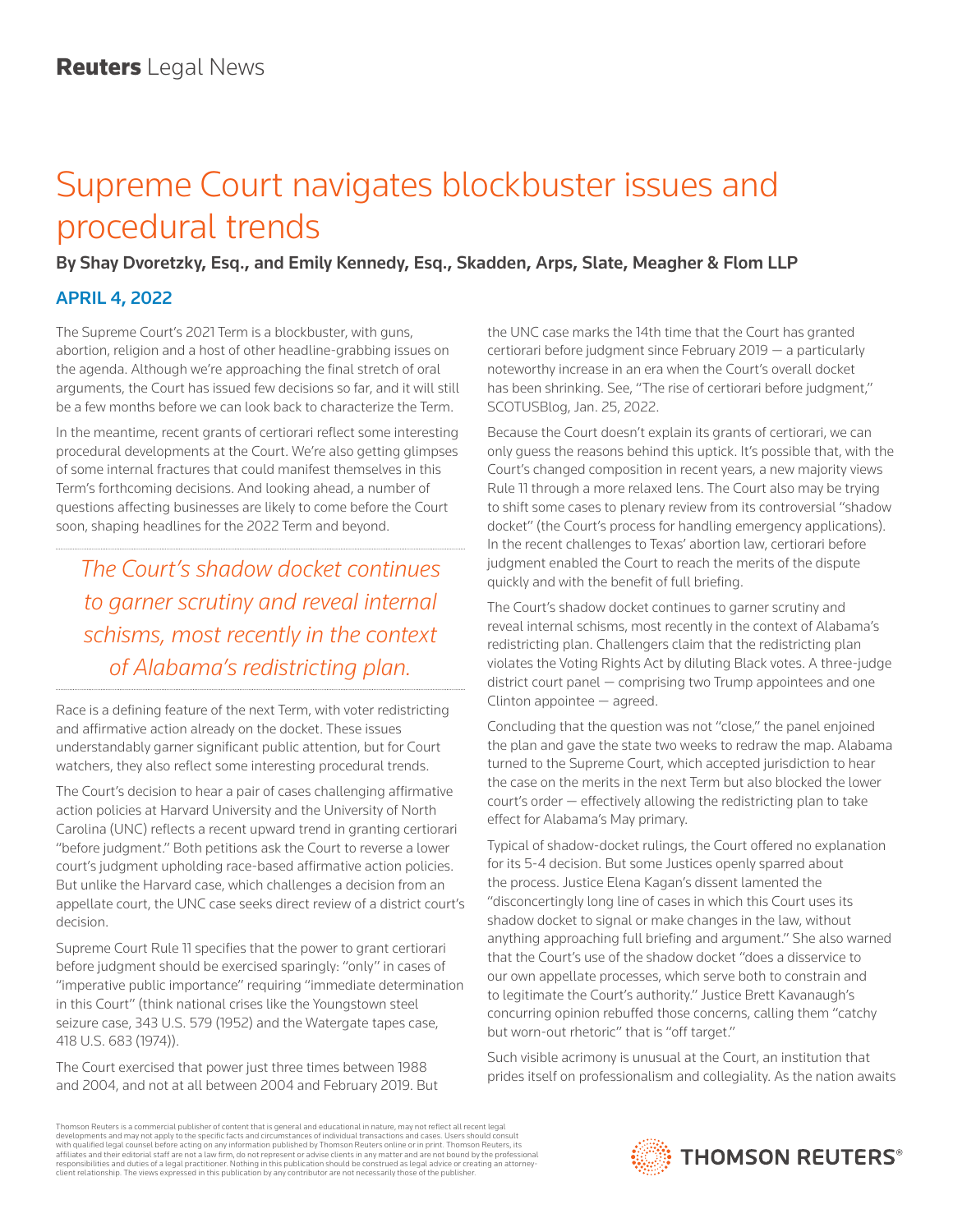decisions on hot-button issues from this Term, these rifts may well spill over into divided opinions on watershed holdings. There's ample fodder for controversy: In addition to cases involving abortion, guns, and religion, this Term has the potential for seminal holdings affecting administrative law and arbitration. "Administrative law and arbitration to take center stage at Supreme Court," by S. Dvoretzky and E. Kennedy, Reuters Legal News, reuters.com/legal, Jan. 10, 2022.

But it will still be a few months before we know whether the narrow consensus that characterized the 2020 Term will hold. And in the meantime, there are several issues worth watching that are likely to make their way to the Supreme Court.

The Court has been asked to hear several questions about whether federal law preempts state employment regulations, including break rules and sick-leave laws. In November, the Court invited the Solicitor General to express the United States' views on a petition from Alaska Airlines and Virgin America (which Alaska Airlines acquired). The question in *Virgin America, Inc. v. Bernstein* is whether the Airline Deregulation Act (ADA)—which preempts state laws that have a significant impact on airline prices, routes, or services preempts California's meal-and-rest-break laws with respect to flight attendants. (Disclosure: authors Shay Dvoretzky and Emily Kennedy represent Alaska and Virgin in the litigation.)

Other pending petitions for certiorari present similar questions, including whether the ADA preempts Washington's paid-sickleave law. *Air Transport Association of America, Inc., dba Airlines for America v. Washington Department of Labor& Industries.* Another case in the railroad context is now before the 9th U.S. Circuit Court of Appeals, which is considering whether the federal Railroad Unemployment Insurance Act preempts California's sick-leave rules.

In the internet arena, the Court will continue to face questions about the scope and potential liability of web hosts for the content and use of their sites. Section 230 of the Communications Decency Act provides that social media companies and other web hosts are not liable for content that third parties post on their platforms. But the statute allows states to enforce laws "consistent with" Section 230.

Lower courts are wrestling with the interplay between these provisions, and a recent petition asked the Supreme Court to review a Texas Supreme Court decision holding that Section 230 shields Facebook from state-law claims that the social-media platform facilitates human trafficking. The U.S. Supreme Court denied

certiorari in March in *Doe v. Facebook, Inc.*, No. 21-459, but Justice Clarence Thomas wrote separately to encourage the Court to "clarify §230's scope" in an appropriate case. If it does, the Court's decision could provide valuable guidance to web hosts and their users.

## *It will still be a few months before we know whether the narrow consensus that characterized the 2020 Term will hold.*

Finally, questions arising from the deluge of COVID-related litigation continue to percolate and may make their way up to the Court. One issue to watch is whether the Worker Adjustment and Retraining Notification Act's bar on terminating workers en masse without sufficient notice applies to pandemic-induced layoffs, or whether such layoffs fall within the Act's exceptions for layoffs caused by natural disasters or unforeseen business circumstances. Several of those cases are now on appeal and, depending on how lower courts rule, may ultimately head to the Supreme Court.

Numerous businesses also are facing questions about whether the Fair Labor Standards Act requires them to pay employees for time spent completing mandatory pandemic-induced health screenings. The answer likely depends on whether the screenings are necessary for an employee's main work activity — but employers and employees don't always agree about the nuances of that test or how it applies in this particular context. While few courts have considered the question so far, more than a dozen lawsuits are pending around the country. Depending on how courts rule, this issue could be destined for the Supreme Court.

Between this spring's impending decisions and the many certworthy issues in the pipeline, the coming months are full of anticipation. On top of that, the Court will soon adjust to yet another change in membership as Justice Breyer prepares to retire and his successor awaits confirmation. We'll discuss many of those developments in our next quarterly column, so stay tuned.

*Shay Dvoretzky and Emily Kennedy are regular, joint contributing columnists on the U.S. Supreme Court for Reuters Legal News and Westlaw Today.*